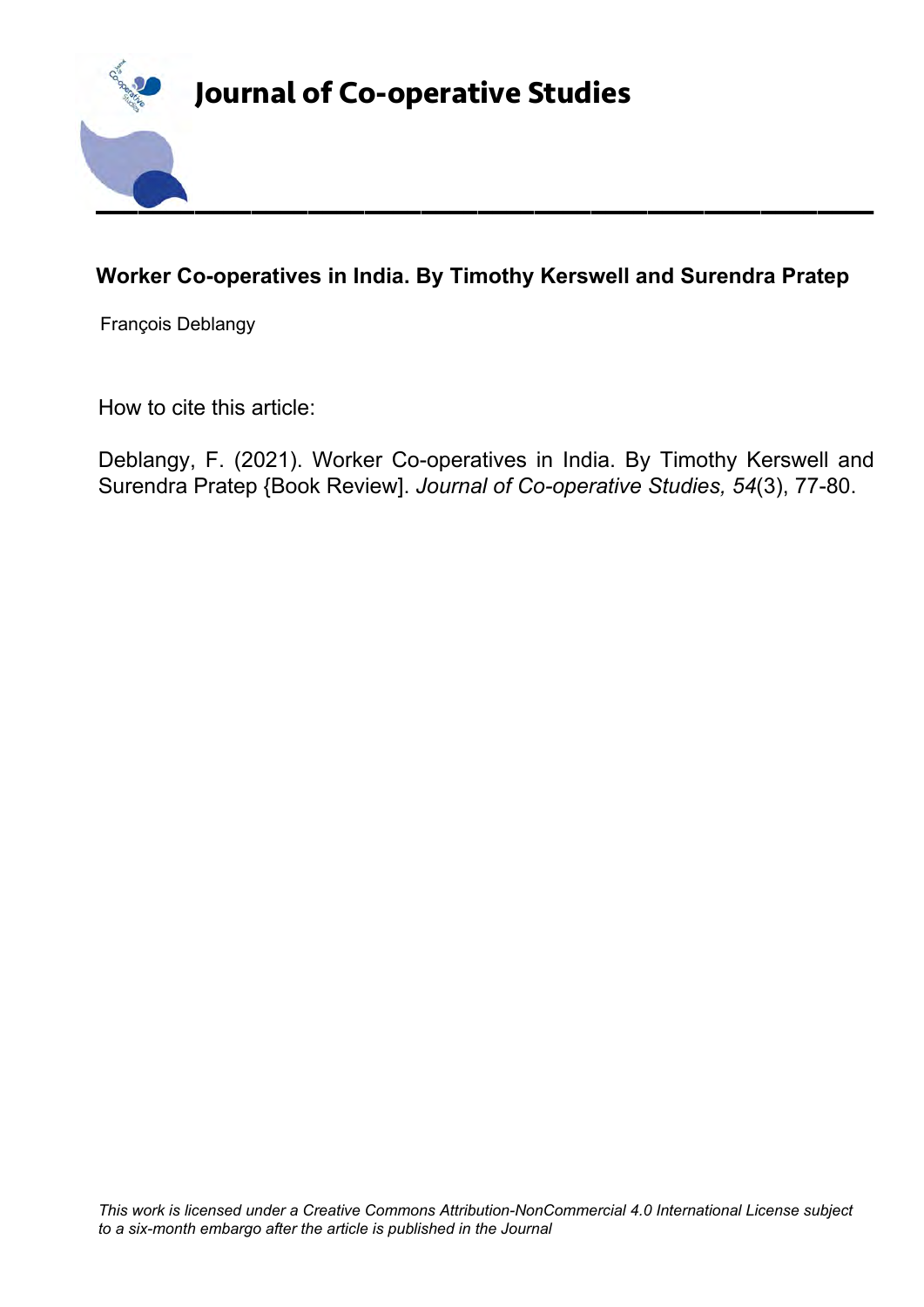# **Worker Co-operatives in India**

### **By Timothy Kerswell and Surendra Pratap Palgrave Macmillan, 2019, 146pp.**

Co-operatives in all their different forms have become a convenient and somewhat fashionable vehicle to help fight poverty, unemployment and inequalities in developing countries. Often based on the principle of solidarity and self-help in deprived, rural communities, they tend to strive for the maintenance of subsistence economies where the lifebelt of State intervention has ceased to exist. The authors of this book decided to focus on the most working-class, industrial type of co-operatives — worker co-operatives — in one of the largest agricultural countries, and an under-industrialised former British colony. This contrast offers a singular stance on co‑operative issues. At the time they wrote, Timothy Kerswell was an Assistant Professor at the Department of Government and Public Administration of the University of Macau, China while Surendra Pratap is the director of the Centre for Workers Education in New Delhi, India. Their collective work draws on a series of fieldwork studies carried out across India mainly in 2015 during which they were able to interview many prominent local activists, in particular members of trade unions, political parties and co-operative organisations. The book is divided into seven chapters, including the introduction and conclusion. Together, these chapters deal with various local initiatives ranging from purely industrial co-operation to fully fledged village collectivism or communalism, covering the last third of the twentieth century.

The philosophy underpinning the work is overtly anti-capitalist and anti-imperialist from the outset. A clear distinction is made in the introduction between two radically different discourses about alternative economies. The first one is fully compatible with a capitalist environment, supported by US-initiated international programmes (for example those of the United Nations, the International Labour Organization or the World Bank) and serve purely economic and neoliberal interests. In contrast, the other discourse values grassroots, economic but also political and cultural movements hoping to serve as social laboratories for the empowerment of working classes. This short chapter then goes on to briefly sum up the next ones.

The second chapter further clarifies the conceptual framework of the study and debunks the westernised rhetoric of the 'informal sector'. After demonstrating that India's economic growth has essentially not created jobs in the 1970s and 80s, the authors argue that the huge officially inactive Indian population survive as a reserve army of labour and a "source of profit maximisation in the new international division of labour" (p. 21). The rise of capitalism in the Third World is dated back to the end of colonialism which had hindered the economic development of colonised countries by making them exporters of raw materials and importers of finished products manufactured in industrialised economies. This led to the formation of a vicious circle of low added value, low incomes, low consumption and weak industry. Kerswell and Pratap then denounce the deregulatory reforms of the 1970s which reversed previous legal achievements of the trade unions and undermined the domination of the public sector. These reforms not only concerned labour relations in industry but also, and indeed principally, the agricultural sector where most of the population was then employed. Thus, the 'informal sector' is primarily described as a consequence of this capitalist exploitation and liberalisation which benefited transnational corporations and badly damaged working-class movements, forcing the local population to find employment in labour-intensive, home-based activities at the margins and to the advantage of capitalist companies. The diversity of the 'informal sector' is also underlined to help deconstruct this catch-all term.

A very original social experiment is presented as a breach in this imperialist deadlock in chapter 3. According to the writers, The Chhattisgarh Mine Workers Movement (CMSS) in the Indian

Journal of Co-operative Studies, 54:3, Winter 2021: 78-80 ISSN 0961 5784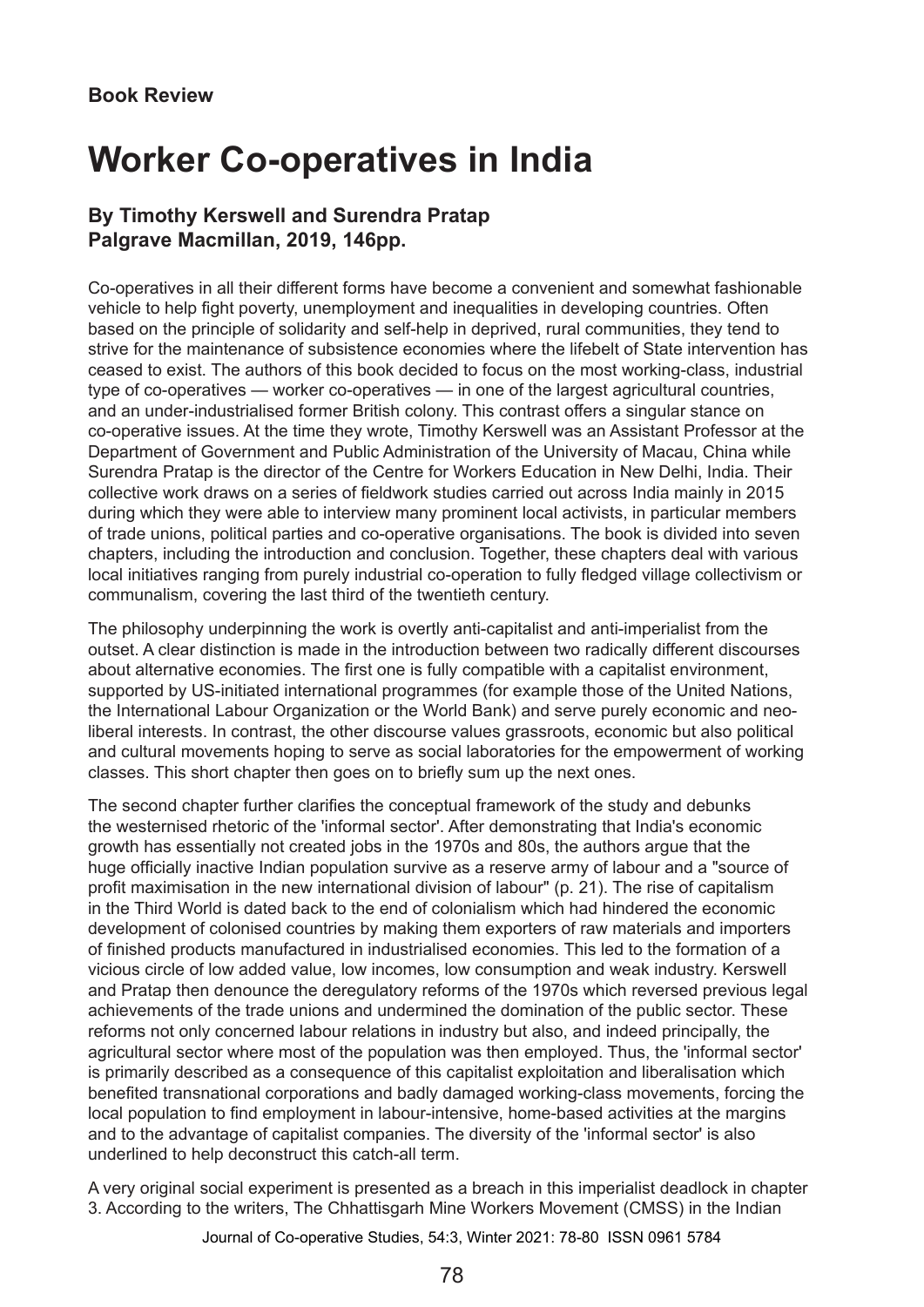mining town of Dalli-Rajhara embodied a new approach to unionism as a part of workers' life. This trade union set up a network of co-operative societies (for mine workers and for farmers) and encouraged local communities to engage in political activism and collective farming. One of their most important successes was the creation of a public hospital. The CMSS emerged in 1977 from a dispute within the All-India Trade Union Congress (AITUC) about contract workers' wages. They organised these disadvantaged employees and managed to set up co-operatives in an area which capitalist concerns were progressively abandoning: "We were able to gain control of the co-operatives which meant for the first time we were able to share the profits with the workers" (p. 60). Their charismatic, leading figure Shankar Guha Niyogi had been a member of the Communist Party of India (Marxist-Leninist). His innovative conception of unionism and political organisation guided the movement. The other side of the coin was that the organisation relied too heavily on his leadership. CMSS could not survive Niyogi's assassination in 1991 and eventually splintered, leaving tremendous social achievements.

The following chapter tells the story of the Alcond Employees Industrial Co-operative Society which is reminiscent in many ways of worker co-operative movements in other countries, in particular Great Britain (see, for example, the worker co-operatives which the then Labour Secretary of State for Industry Tony Benn helped set up in England in 1973-74 — Coates, 1976). First, co-operation was only considered as a defensive reaction to capital flight and factory closures. Secondly, it was closely linked to a regional left-wing political government, the Communist Party of India (Marxist) which governed West Bengal from 1977 to 2011 and its union, the Centre for Indian Trade Unions (CITU). Also, the deep involvement of the trade union meant that the formation of the co-operative was initially a top-down decision: "CITU made all the co-operatives and societies; workers did not think of the co-operatives ideas, CITU did" (p. 74). The co-operative started production of electric wires in 1989, employing 230 workers. It benefited from the support of the local government in the form of loans and public contracts. Each worker was a shareholder and could participate in management. By the early 1990s, their number had grown to 600 and they enjoyed material benefits as well as healthy working conditions. The Golden Age ended though, with the election of the Bharatiya Janata Party (BJP)-led conservative alliance to India's central government and further deregulation measures.

Chapter 5 is undoubtedly the most polemical. It offers a controversial account of the Self-Employed Women's Association's (SEWA) action which the authors describe as "trade union imperialism". Far from empowering female workers and improving their living conditions, they argue that "SEWA is characterised by an ideology of liberal entrepreneurialism which enables the movement to seamlessly dovetail with imperialist organisations …" (p. 94). Among this NGO-like association's donors we find, among others, the Rockfeller or Gates Foundations and the World Bank. Kerswell and Pratap go back to the ideological roots of SEWA and its class collaborationist model inspired by Ghandi's writings. That is why, apart from low pay and mediocre working conditions, working-class women in SEWA co-operatives are consciously 'deradicalised' and rely on microfinance for mostly unsustainable employment. One leader of the association's thoughts are highly indicative of how they consider co-operative development: "I do not know why we need trade unions, we should just organise all women into co-operatives" (p. 107). This case for co-operative organisation as a means to undermine trade union machinery and reconcile capital and labour is also very common in academic works about British industrial relations; see, among others, Alasdair Clayre (1980).

Chapter 6 illustrates the broader possibilities of co-operative organisation at the communitylevel with a case study of the small tribal village of Menda. The movement grew out of a protest against the building of a dam which would have forced all inhabitants to leave their land in the late 1970s. Tribal people around the region united and obtained the withdrawal of the project in 1985. But they did not stop there. Villagers decided to reconstitute a traditional local government institution named Gram Sabha. In a country where most farmers own less than 1 hectare of land, they agreed upon the need to manage all resources collectively (land, water, timber, etc.) and to protect and preserve their natural environment. Indeed, the whole story of how Menda